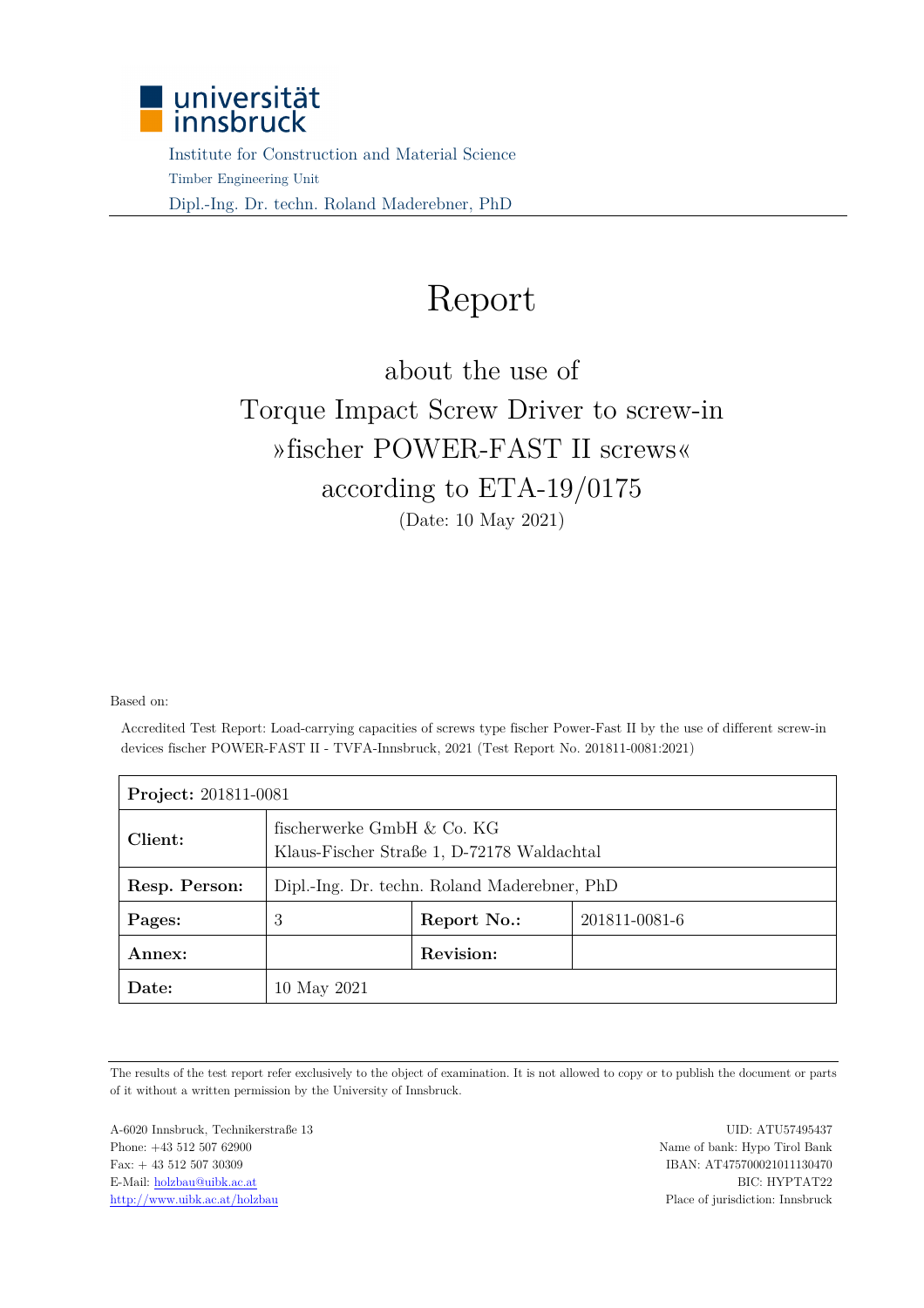## **1 State of technology**

Screws can only ensure a sustainable and reliable connection, if they get screwed-in until the screw head contact is reached without damaging the timber parts or the screw itself. Thus the screw-in process is of essential significance for an effective connection.

In an European Technical Assessment (ETA) there is usually no information about the usage of torque impact screw drivers, because screw manufacturers determine the characteristic parameters of screws with standard screw drillers in the course of initial type tests. The screwin process is thereby only regulated indirectly through the torsional strength or rather the required ratio value of the mean value of the insertion moment to the characteristic value of the torsional strength.

However the effects on the mechanical properties of the screws remain unconsidered if screwin devices with different operating principles such as *Screw Drillers* or *Torque Impact Screw Drivers* are being used.

To give answers to these questions, experimental investigations were carried out together by the *fischer group of companies* and the accredited *Technical Test and Research Center* of the University of Innsbruck. The results are summarised in the Test Report TR 201811-0081.

## **2 Recommendations for the screw-in process of screws with special consideration of the usage of impact screwdrivers**

To examine the opportunities of using impact screwdrivers *fischer Power-Fast II* screws were alternately screwed-in according to ETA-19/0175 in hardwood as well as in softwood with both a standard *Screw Driller* and a *Torque Impact Screw Driver*, with subsequent testing according to EAD 130118-00-0603, EAD 130118-01-0603 and EN 14592. **In this process no statistically significant differences on the tensile strength of the screws could be determined.**